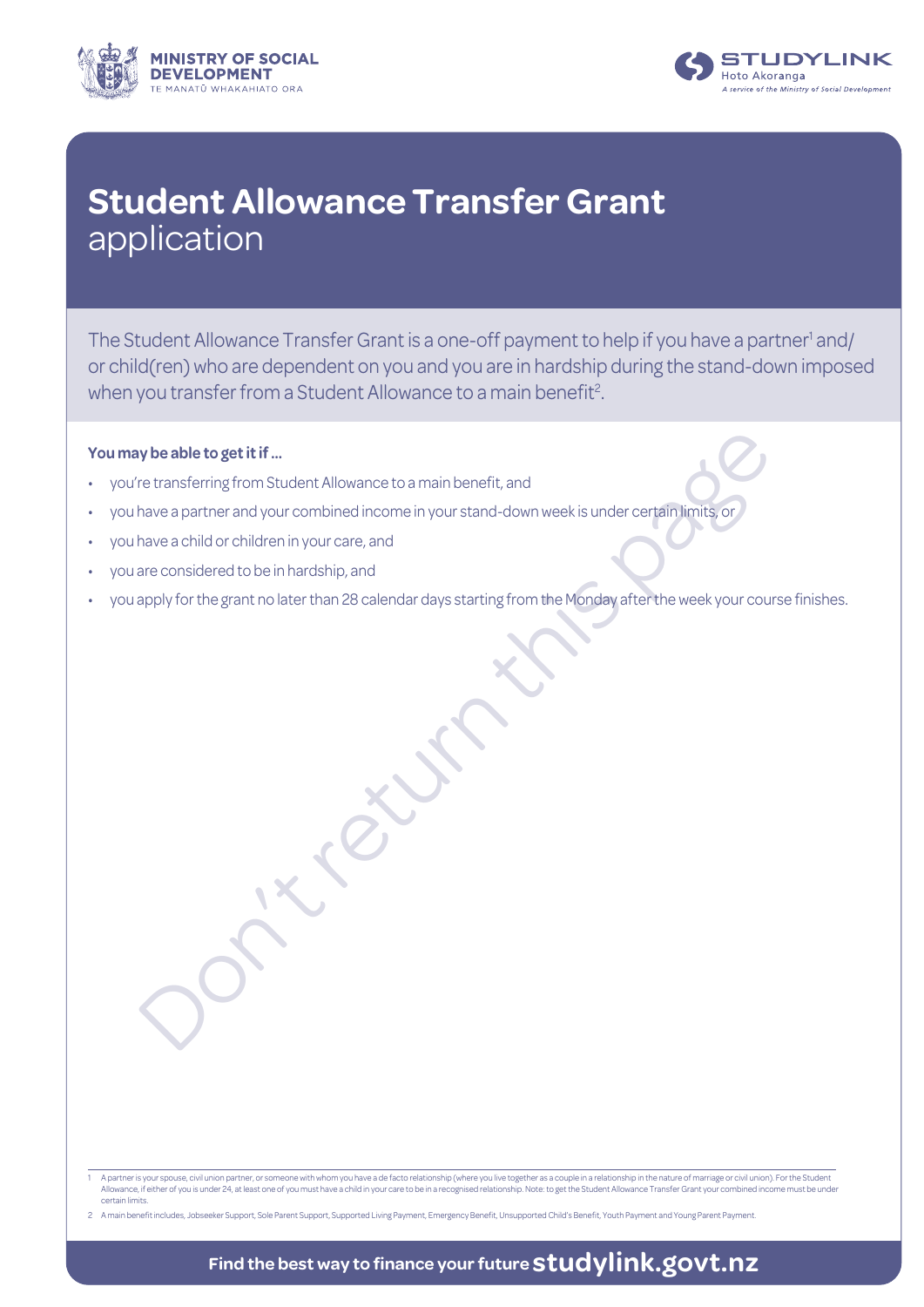# **Before you start – Read this page**

### Here are some important things you need to know before you complete your application.

#### **Use blue or black ink only**

When completing your application you must only use blue or black ink. If your application has been completed in any other colour we might get you to complete another one.

#### **Answer all the questions**

It's important to answer every question in your application. If a question doesn't apply to you, use 'N/A' or 'nil'. Don't leave the space blank, unless indicated on the form, as this could delay the process and you may not get paid on time.

#### **You will need to provide documents**

You may need to provide certain documents with this form - these are listed on page 4.

All documents sent to StudyLink must be a verified copy. A verified copy is a copy of the original document which has been signed and dated by someone like a Solicitor/Lawyer, Notary Public, Court Registrar, an approved person at an education provider, school principal, StudyLink or Work and Income staff member or Justice of the Peace (listed in the Yellow Pages) who can confirm that the copy is the same as the original.

They must print their name and title on each page and write that it is a true copy and sign it.

The best way to send your documents to us is online using **connect.co.nz** Please remember to include your name and client number with any documents that you send to us. For more information visit **connect.co.nz** 

nocme staff member or Justice of the Peace (listed in the Yellow Pages) who can confirm that the copy is the same as the<br>pint their rame and title one ach page and wire that it is a true copy and sign it.<br>But besind your d Remember to sign and date this application form and make sure anyone else who needs to sign it has done so.

#### **Where to send this form**

Send your completed form to

StudyLink Student Support Centre Private Bag 11070 Palmerston North 4442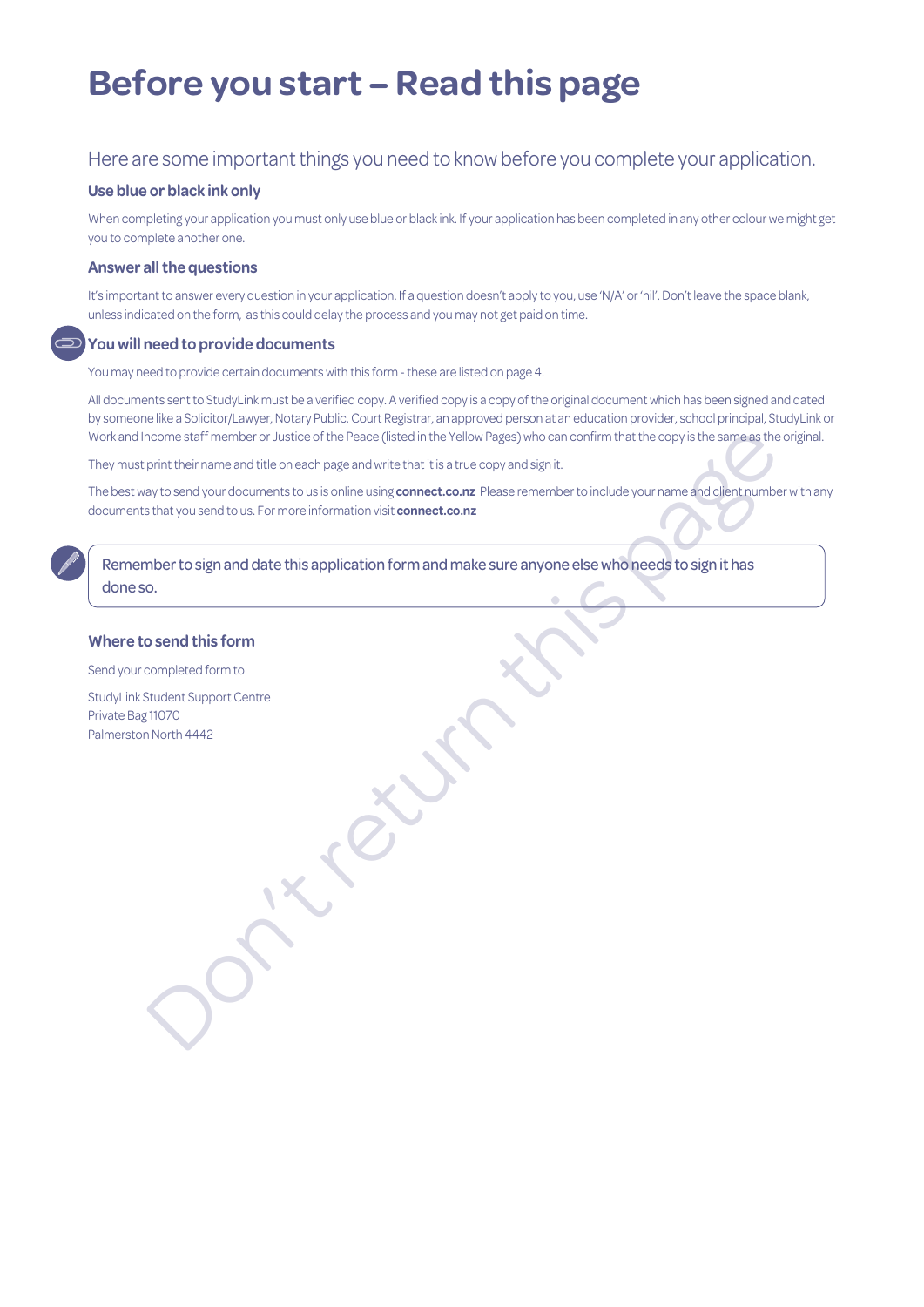# **Part 1: Personal details**

### This section tells us about you. You must complete this.

#### **1. What is your client number?**

If you have received assistance from StudyLink or Work and Income before, write your client number here if you know it. This number can be found on your Community Services Card if you have one.

|  | <b>Client number</b> |  |  |
|--|----------------------|--|--|
|--|----------------------|--|--|

#### **2. What is your legal name as it appears on your passport or birth certificate?**

| <b>First name</b> | Middle name(s) | Surname or family name |
|-------------------|----------------|------------------------|
|                   |                |                        |

#### **3. What date were you born?**

| ◡<br>÷ | . .<br>ີ |  |  | - -<br>Udl |
|--------|----------|--|--|------------|
|        |          |  |  |            |

#### **4. Where will you live while getting the main benefit?**

| <b>Flat/House number</b> | <b>Street address</b> |             |           |                |
|--------------------------|-----------------------|-------------|-----------|----------------|
|                          |                       |             |           |                |
| <b>Suburb</b>            |                       | <b>City</b> | Post code | <b>Country</b> |
|                          |                       |             |           | NEW ZEALAND    |

#### **5. How can we contact you?**

| <b>Phone</b> | Mobile <sup>1</sup><br>Fax |  | Email <sup>1</sup> |  |  |
|--------------|----------------------------|--|--------------------|--|--|
|              |                            |  |                    |  |  |

#### **6. Do you have any children in your care?**

By 'children' we mean anyone under 18 who you are primarily responsible for providing the care and financial support for – this includes stepchildren, children at boarding school, adopted or whangai children, grandchildren or mokopuna. It doesn't include children who are supporting themselves or working full-time or anyone you are being paid a Work and Income Orphan's or Unsupported Child's Benefit for or a Oranga Tamariki payment for. Please note that this definition is different from that used for the Student Allowance.



#### Yes No

#### **7. Do you have a partner?**

A 'partner' is your spouse, civil union partner, or someone with whom you have a de facto relationship (where you live together as a couple in a relationship in the nature of marriage or civil union). For the Student Allowance, if either of you is under 24, at least one of you must have a child in your care to be in a recognised relationship.

Yes No

1 If you give us your mobile number or email address we may use these to send you text messages or emails to let you know about important changes, appointment reminders or that it's time to reapply if you're continuing wit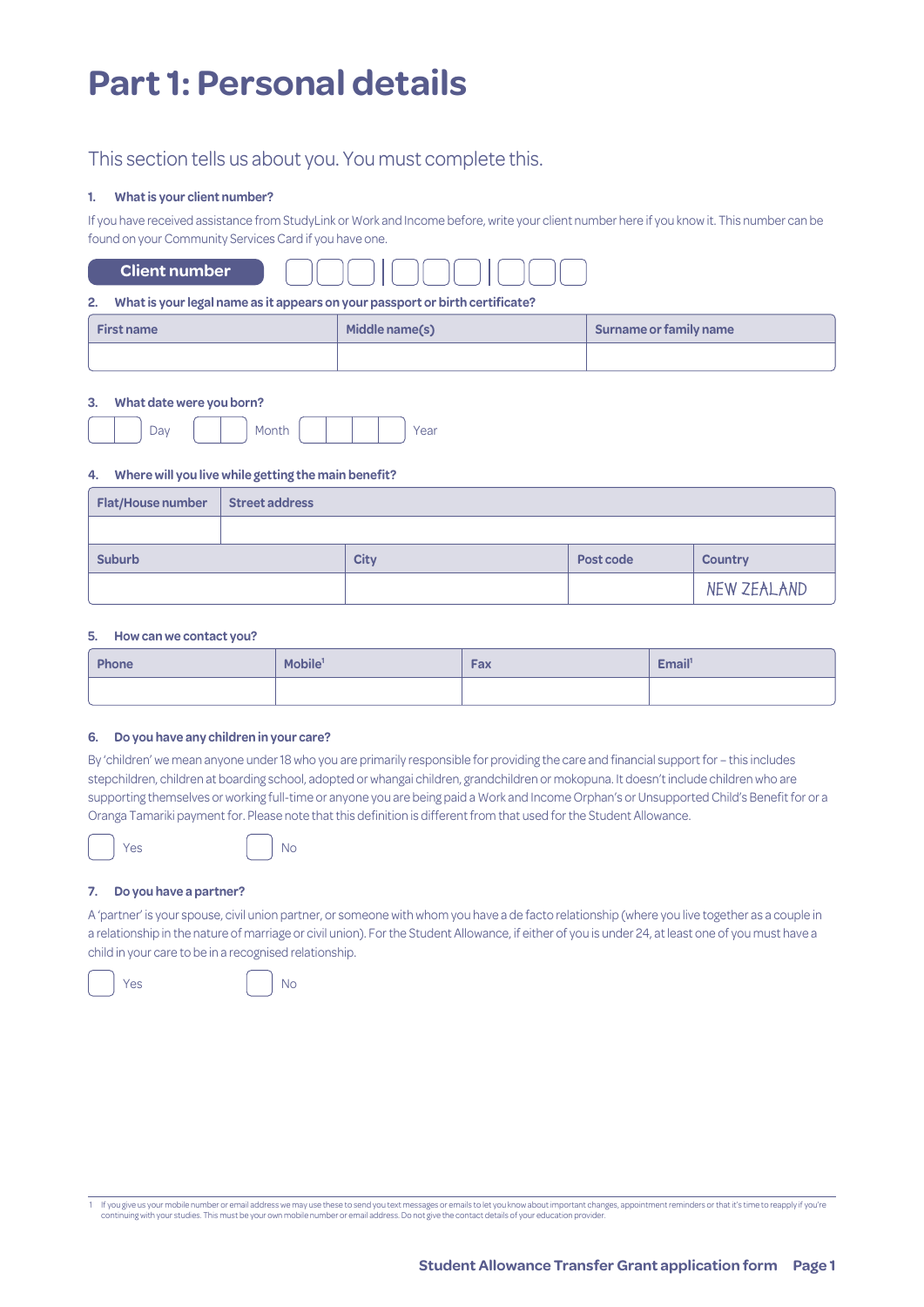#### **8. What is, or will be, your income the week after you stop studying?**

Income is any money you or your partner get from any source, taxable or non-taxable. This could include but is not limited to wages, salary, termination payment, bonus pay, holiday pay, child support, maintenance payments, paid parental leave, interest from savings and investments, dividends from shares, income from a family trust, farm or business, income from boarders or rent, superannuation, overseas benefits and pensions, weekly accident insurance payments, scholarships, any indirect monetary benefits you get such as free board or shares in a business, and any other income that you have or may deprive yourself of. Please don't count your Student Allowance, Student Loan or Family Tax Credit as part of your income.

| Type of income | Your weekly income<br>before tax | Your partner's weekly<br>income before tax |
|----------------|----------------------------------|--------------------------------------------|
|                | ۰D                               |                                            |
|                | ۰D                               |                                            |
|                |                                  | P                                          |

### **We need to see proof of this income – for example, or a verified copy of a letter or statement from your employer.**

#### **9. Do you or your partner have any cash assets?**

By 'cash assets' we mean anything you can readily convert into cash – this could be money in a bank or savings account, money lent to other people or organisations, money in bonds, shares, debentures or Government stocks, leisure boats, caravans, land or buildings other than your home (for example a holiday home). If you're unsure call us on **0800 88 99 00**.



Yes No

#### **If yes, please give us details of your assets:**

| Type of asset | <b>Owner of asset</b><br>(you, your partner or both) | <b>Value</b> | <b>Money owing</b><br>(if any) |
|---------------|------------------------------------------------------|--------------|--------------------------------|
|               |                                                      |              | ۰D                             |
|               |                                                      |              | D                              |
|               |                                                      |              | ۰D                             |
|               |                                                      |              | Œ                              |

**We may ask for proof of your cash assets.**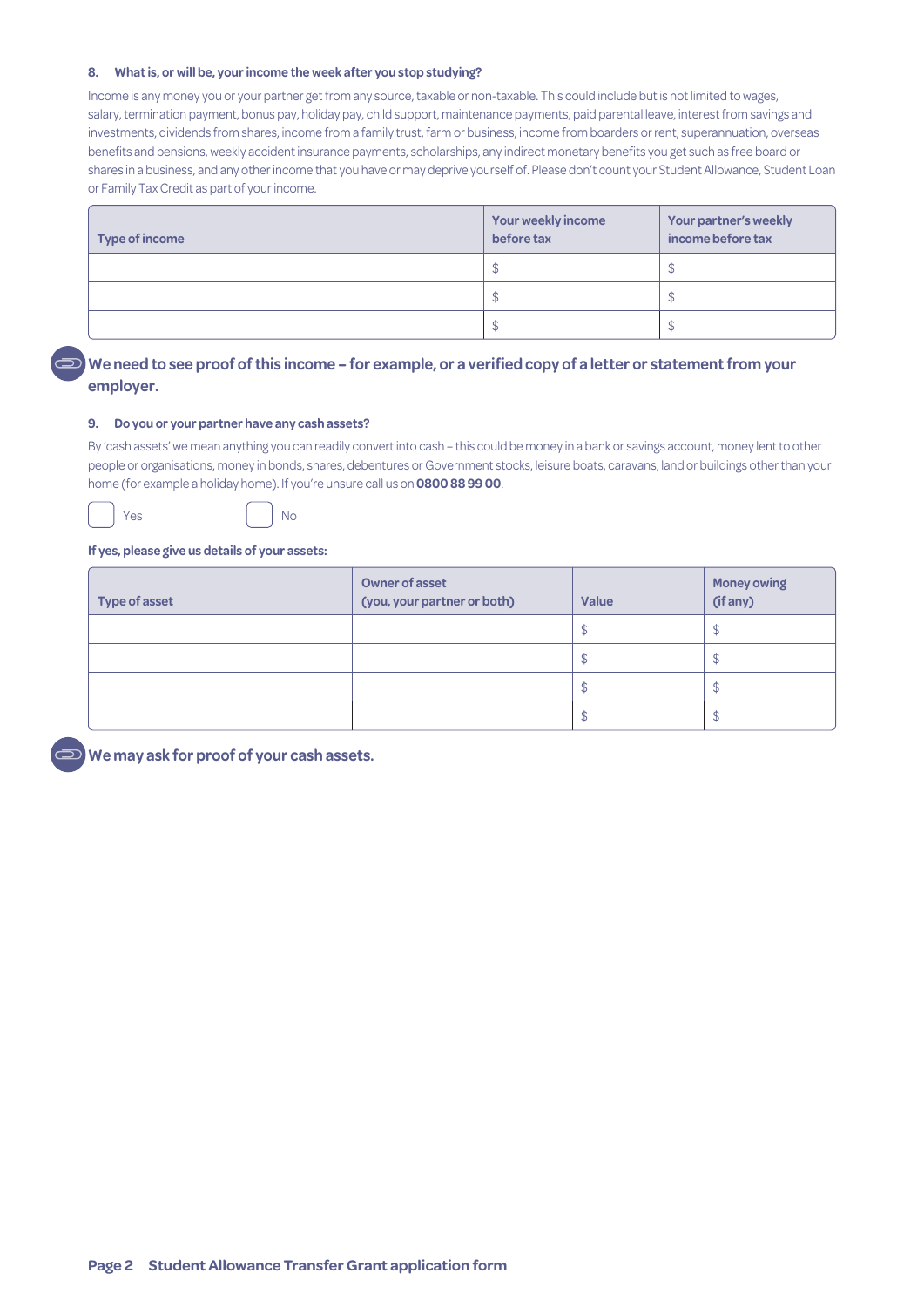## **How we protect your privacy**

## **Collecting your information**

**We collect your personal information, so we can provide income support, NZ Super or Veteran's Pension, Student Allowance, or Loans and connect you with employment, education and housing services. We do this under various Acts, which are all listed on our website at [workandincome.govt.nz/p](http://www.workandincome.govt.nz/about-work-and-income/privacy-notice/index.html)rivacy**

- To help us do this, we collect information about your identity, your relevant history, and your eligibility for our services.
- We get this information directly from you, and we sometimes collect information about you from others, including other government agencies.
- You can choose not to give us your personal information, but we might not be able to help you if you don't.

## **Using your information**

#### **We use the information you give us to make decisions about the best way to help you.**

- These decisions may be about:
	- whether you're eligible for our services
	- running our operations and ensuring our services are effective
	- the services we'll provide in the future.

### **Sharing your information**

**Sometimes, we need to share your information outside our Ministry to reach our goal of helping New Zealanders to be safe, strong, and independent.**

- To do this, we may share your information with:
	- prospective employers to help you find work
	- contracted service providers that help us to help you
	- health providers if we need your medical information to assess your eligibility
	- other government agencies when we have an agreement with them
	- some other governments if you may be eligible to get or are getting an overseas pension.
- We also share personal information when the law says we have to.

### **Respecting you and your information**

**We make sure we follow the Privacy Act to do what's right when we use your information.**

- We treat you and your information with respect, by acting responsibly and being ethical.
- We make sure any technology we use meets strict security standards so it keeps your information safe.

## **Get in touch if you have a question**

#### **You have a right to ask to see your personal information, and to ask for it to be corrected if it's wrong.**

- If you have a question or a complaint, please get in touch.
- You can find full details about what we do with personal information in our privacy notice at: **[workandincome.govt.nz/p](http://www.workandincome.govt.nz/about-work-and-income/privacy-notice/index.html)rivacy**